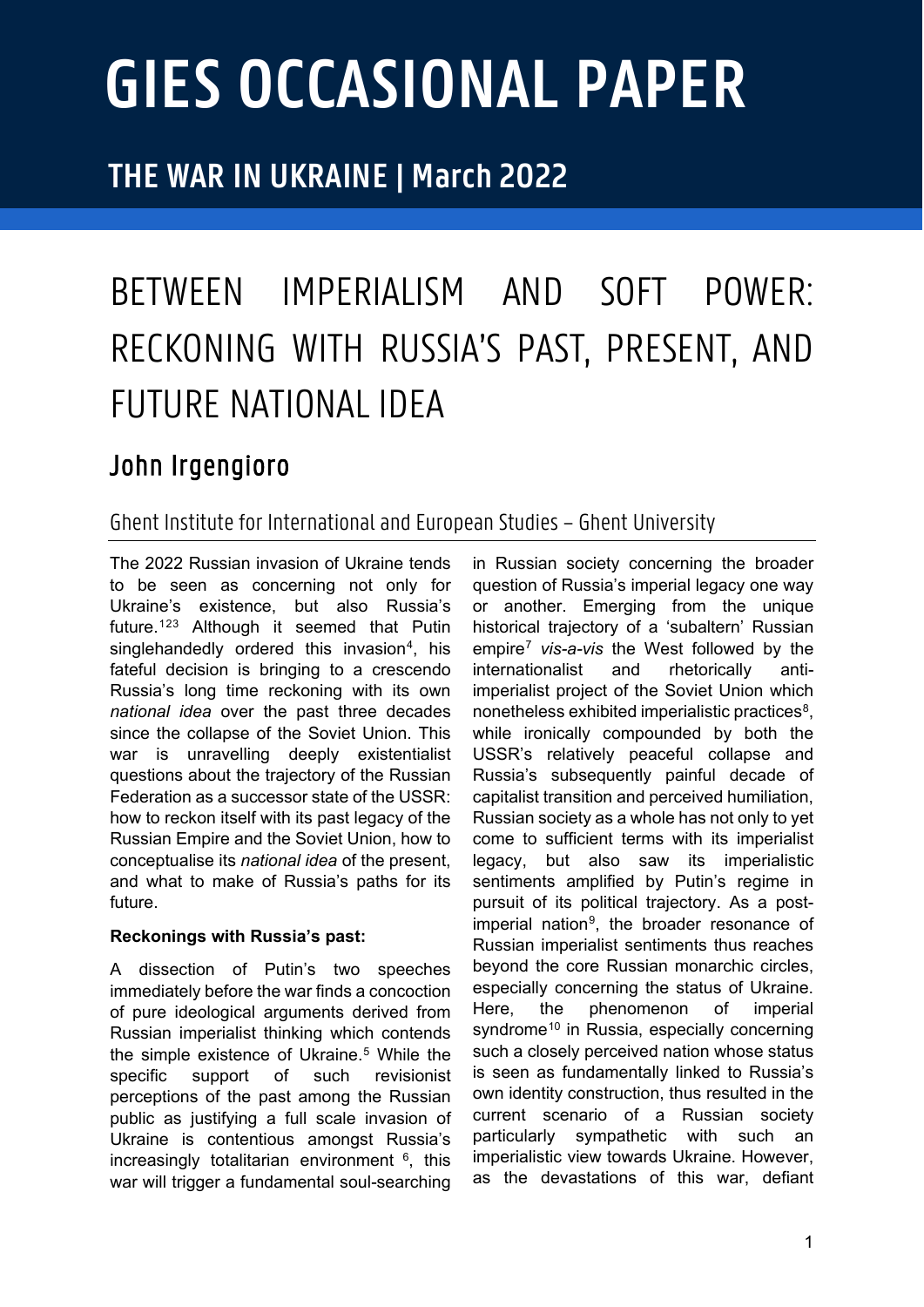Ukrainian resistance, and international geopolitical consequences steadily dawn on Russian society, the Putin regime's identity construction of Russia based on the political legitimacy derived from the memory of Russia's anti-fascist credentials of World War II will be increasingly shaken to its core by the counternarrative of Russia as a perennially imperialistic power of its own towards its 'brotherly nations' like Ukraine.

#### **Reckonings of Russia's present:**

The progress of this war will also provide a painful reckoning with Russia's current manifestation and what it stands for in the present. Putin's regime, in the pursuit of Russia's perceived interests in Ukraine, has over the last eight years since the Maidan revolution chosen to pursue a policy based on coercion and then, with its initiation of full scale war, on pure compellence, abandoning any soft power efforts of winning the hearts and minds of the Ukrainian people in favour of utilizing hard power to prevent Ukraine from moving closer towards Europe and the West at all costs. Such a logic is hardly surprising considering the current state of Russia's soft power capacities, especially for the Eastern European countries on its Western flank between itself and the EU. Today's Russia, Ishchenko argues, offers little in terms of attraction to the world even compared to the Soviet Union, whose universal ideology and economic achievements, however flawed they may be, once drew mass movements of admiration. Instead, for countries like Ukraine, the question of "what can Russia offer" now provides little except for the violent absorption of the country into Russia and the denial of Ukrainians as a distinct people.[11](#page-2-10) Meanwhile, Putin's war will likely render even the niche soft power attractions of Russia's cultural heritage and political positioning as a ioker on the international scene<sup>[12](#page-2-11)</sup>much less effective due to the negative impact of Russia's invasion of Ukraine on its international reputation. Regardless of the military outcomes, this war thus reveals to Russian society that the ultimate transformation of the *Russian idea* under Putin is towards the logic of autocratic

imperialism, formulated with little consideration for the logic of voluntary attraction at home and abroad.

#### **Wither the paths of Russia's future**

Finally, the reckonings with Russia's past and the realization of Russia's current trajectory under the Putin regime clearly presents the crossroads Russia is now facing in terms of its future as a nation. Provided that a more global catastrophe does not immediately follow, this war will provide the final acceleration towards a most repressive form of Russian imperialism as well as the demonstration of its limitations. Putin's regime seems to increasingly abandon its soft power efforts in favour of solely hard power compellence, but as Russia's hard power limitations are increasingly apparent due to the country's economic fragility<sup>[13](#page-2-12)</sup> and military weakness<sup>14</sup>, it seems increasingly likely that Russia simply lacks the hard power capacities to carry through its brute force approach to impose its will on Ukraine, let alone for its other objectives. The question to the agency of Russian leaders and Russian society is thus whether they will ultimately prove to support Putin's imperialist legacy, or whether this war will prove the catalyst to shift their country, in light of such realistic constraints, towards another *national idea* away from hard power imperialism towards the greater utilization of soft power as the basis of its global standing. As Kenya's Ambassador to the United Nations arque<sup>15</sup>, it is normal for countries to want closer relations with their perceived brethren, but such yearnings should not be pursued by force. An alternative path for Russia can thus take inspiration from Germany, where only after the abandonment of its imperialistic hard power ambitions faded after World War II did its soft power successfully manifest, allowing Germany to arguably achieve a greater leadership role in Europe by attraction than what its preceding imperialist rulers cannot achieve by compellence. The chances of such a radical reconceptualization of Russia's *national idea* is uncertain, but such an evolution seems plausible, even likely in the long term due to the unsustainability of the